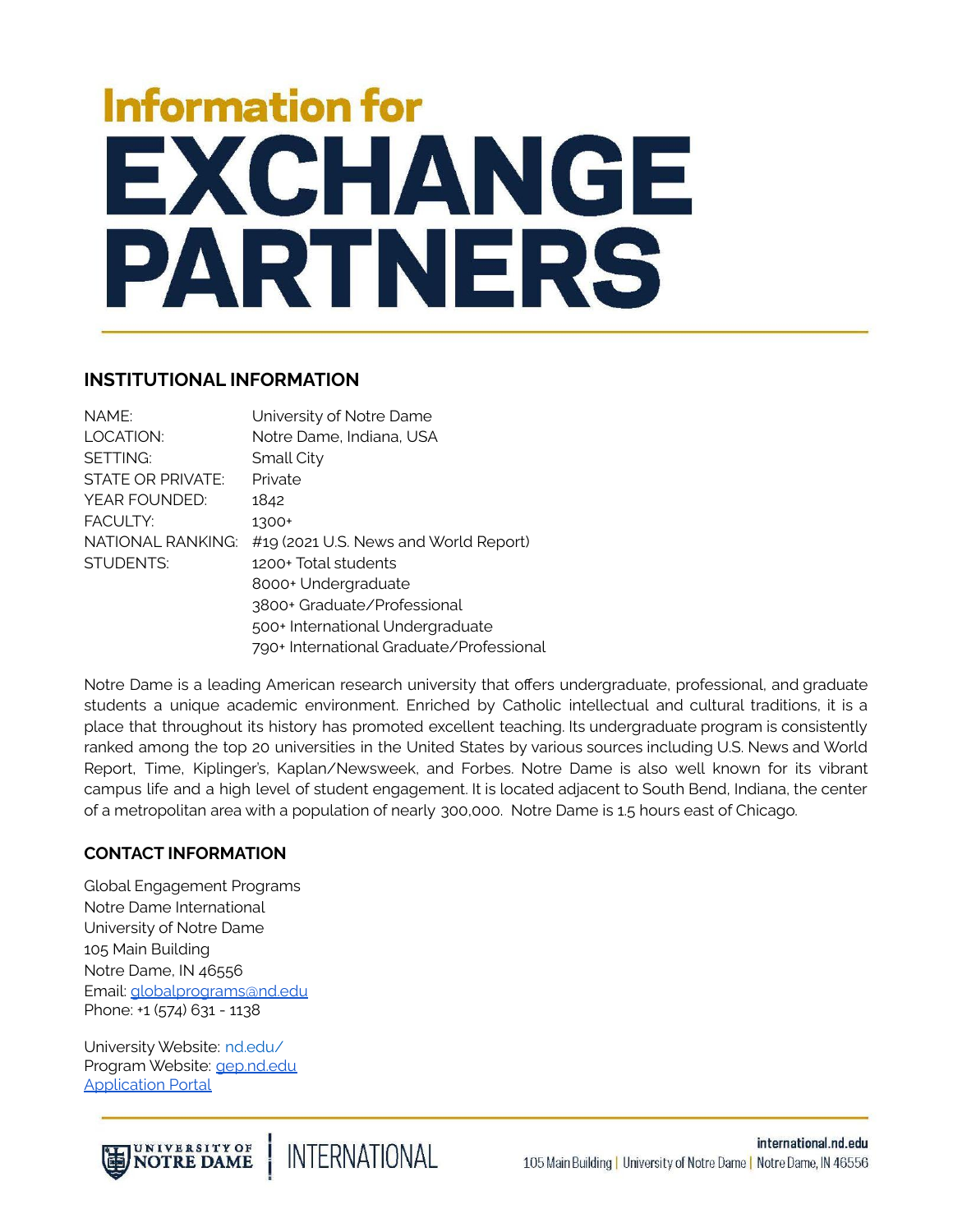# **PROGRAM INFORMATION**

Our exchange programs are credit-bearing programs that allow international students from our partner universities to take 12-18 credits during a semester spent abroad at the University of Notre Dame. Students also have the option of spending a full academic year at Notre Dame. Students take classes offered by the Colleges of Arts & Letters, Science, Engineering, and Keough School of Global Affairs. Students will be able to select their courses after they are admitted to the program. Please note that registration for some courses, however, will depend upon the availability of spots and commitment from the department.

#### **Notre Dame International (NDI) provides:**

- Orientation (mandatory)
- Welcome Lunch & Farewell Dinner
- **Social Events & Activities**
- Peer Mentoring Program
- Intercultural Communication Class (mandatory)
- Advising and Administrative Services
- Access to Campus Resources and **Facilities**

#### **Experience Notre Dame:**

- Attend classes taught by world renowned professors
- Experience the unmatched sense of community on campus
- Participate in student activities in our state-of-the-art facilities
- Understand the religious and intellectual traditions that are unique to Notre Dame
- Cultivate your sense and responsibility to be a force for good

### **NOMINATION DEADLINES**

| For fall semester and full year programs: | February 15th  |
|-------------------------------------------|----------------|
| For spring semester:                      | September 15th |

Partner institutions will receive an email with nomination instructions and our nomination survey link on the day that applications open. The email will also include updated flyers and fact sheets as well as important additional information.

## **APPLICATION DEADLINES**

For fall semester and full-year programs: January 15th - March 31st For spring semester:  $\qquad \qquad$  August 15th - October 1st To apply, please visit our [application](http://ndi-sa.nd.edu/index.cfm?FuseAction=Programs.ViewProgram&Program_ID=10124) portal.

**DURATION**

Minimum: 1 semester (fall or spring) Maximum: 2 semesters (full academic year)

[International](https://issa.nd.edu/students/arrival/international-student-orientation/) Student Orientation is mandatory upon arrival at Notre Dame. For information about semester dates and breaks, please visit our **[Academic](http://registrar.nd.edu/calendar/future.php) Calendar**.

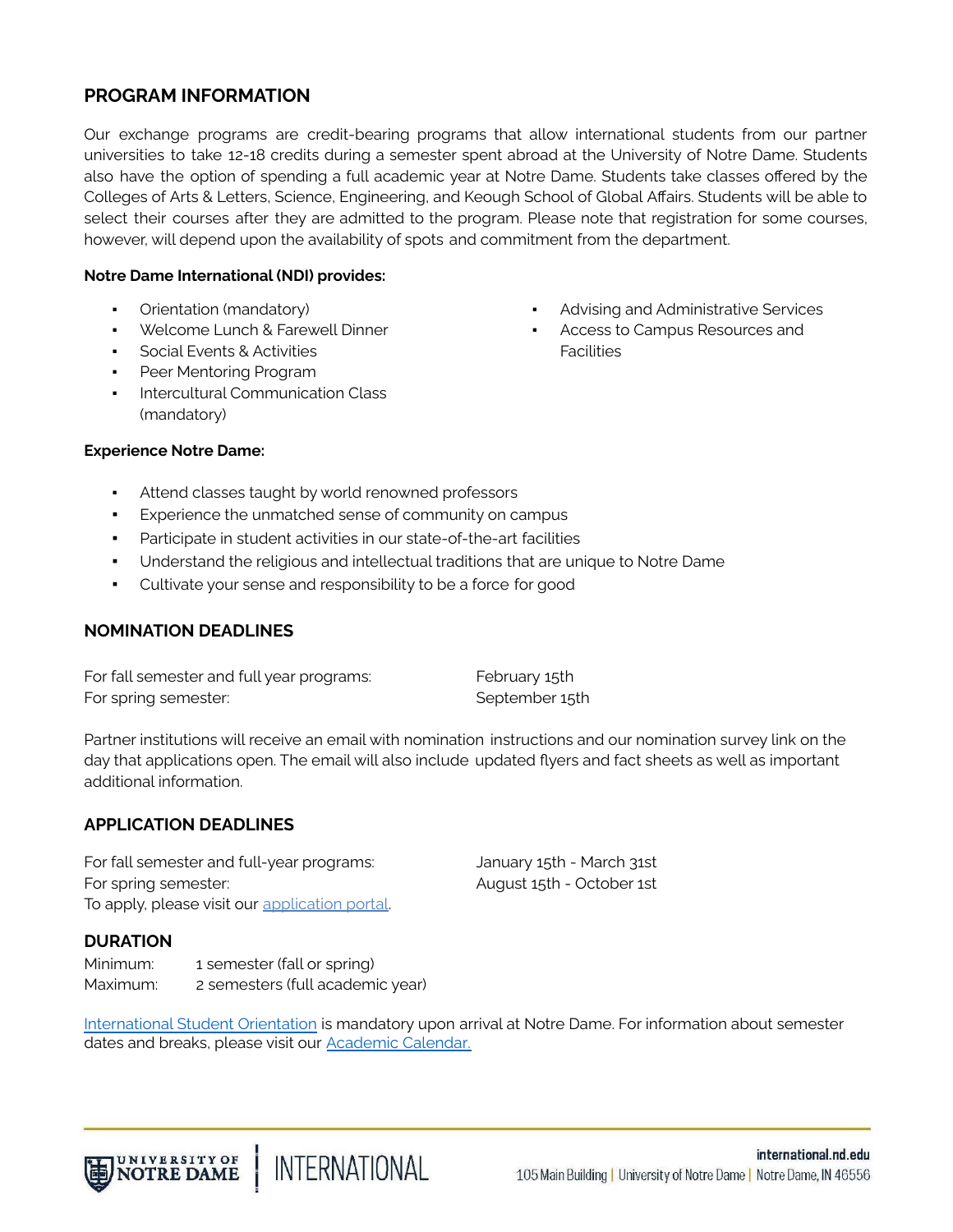## **ADMISSION REQUIREMENTS**

- Students must be nominated by their home institution.
- Completion of online questionnaire on our [application](https://ndi-sa.nd.edu/index.cfm?FuseAction=Programs.SearchResults&Program_Name=&Program_Type_ID=2&pi=%7F&pc=%7F&pr=%7F&pt=%7F&Partner_ID=ANY&p_10004=%7F&p_10004_t=MINIM&p_10015=%7F&p_10015_t=MULTI&p_10000=%7F&p_10000_t=SELCT&p_10005=%7F&p_10005_t=MULTI&p_10007=&p_10007_t=YESNO&p_10010=%7F&p_10010_t=MULTI&p_10024=%7F&p_10024_t=SELCT&Sort=Program_Name&Order=asc&btnSubmit=&pp=10004%2C10015%2C10000%2C10005%2C10007%2C10010%2C10024) portal.
- GPA of at least 3.0 or higher
- Proof of English proficiency: TOEFL min. 90; IELTS min. 7.0, Duolingo English Test min. 115; other proof of English proficiency will be considered. Some students might be required to participate in an interview. NOTE: Students whose native language is English or who study in a country where English is the main language do not have to submit an English proficiency test.
- Must have completed one year of study at home institution before starting at Notre Dame.
- Further documents:
	- Proof of financial ability, such as bank statement etc. (in English)
	- **•** Transcript (in English)
	- Copy of valid passport

## **ACADEMIC INFORMATION**

- Language of Instruction: English
- **•** Course listings: Available on the [website](http://registrar.nd.edu/students/class_search.php) of the Office of the Registrar
- Areas of study available to exchange students: [College](http://al.nd.edu/) of Arts & Letters, College of [Science](http://science.nd.edu/), College of [Engineering](https://engineering.nd.edu/) (CSE + ME limited availability), Keough School of Global Affairs
- Academic load: Students are required to maintain a full course of study of at least 12, but not to exceed 17/18 credit hours.
- Class hours/week equivalent to 1 credit hour: 50 minutes per week per credit
- Numbers of weeks per semester: 16
- **TRANSCRIPTS:** Students can order transcripts on the website of the [Registrar](http://registrar.nd.edu/students/transcripts.php) at the end of each semester. They should do so before leaving campus. They may pick up their transcript in person once grades are published or choose to send it to their personal or home university address. Both hard copy and electronic versions are available. If students do not order transcripts before their departure, they will have to order through the "Former Student [Transcript](https://reg-apps.nd.edu/transcript_request/) Request" form since their NDID and NetID will be deactivated. **An additional fee will be charged,** since students will no longer be enrolled as an ND student.
- **IMPORTANT NOTE:** OUR OFFICE IS UNABLE TO REQUEST TRANSCRIPTS ON STUDENT'S BEHALF AND WILL NOT BE ABLE TO SEND A TRANSCRIPT TO THE STUDENT OR HOME INSTITUTION!

# **COURSE RESTRICTIONS**

UNIVERSITY OF<br>NOTRE DAME

● Law classes are not available for undergraduate exchange/visiting students.

**INTERNATIONAL** 

- Graduate-level courses (courses numbered 50000+) are not available to undergraduate students.
- Courses in the Mendoza College of Business are only available to business majors. Business majors are allowed to take a maximum of one course (3 credit hours) at Mendoza.
- Courses in the following disciplines have limited availability: Aero/Mechanical Engineering and Computer Science Engineering.
- Architecture students [click](https://drive.google.com/open?id=0B-9QJeeI6HDGSXk4NTFKbExBdGswaklReS1LREFGYmk1M1VR) here for more information on school-specific restrictions.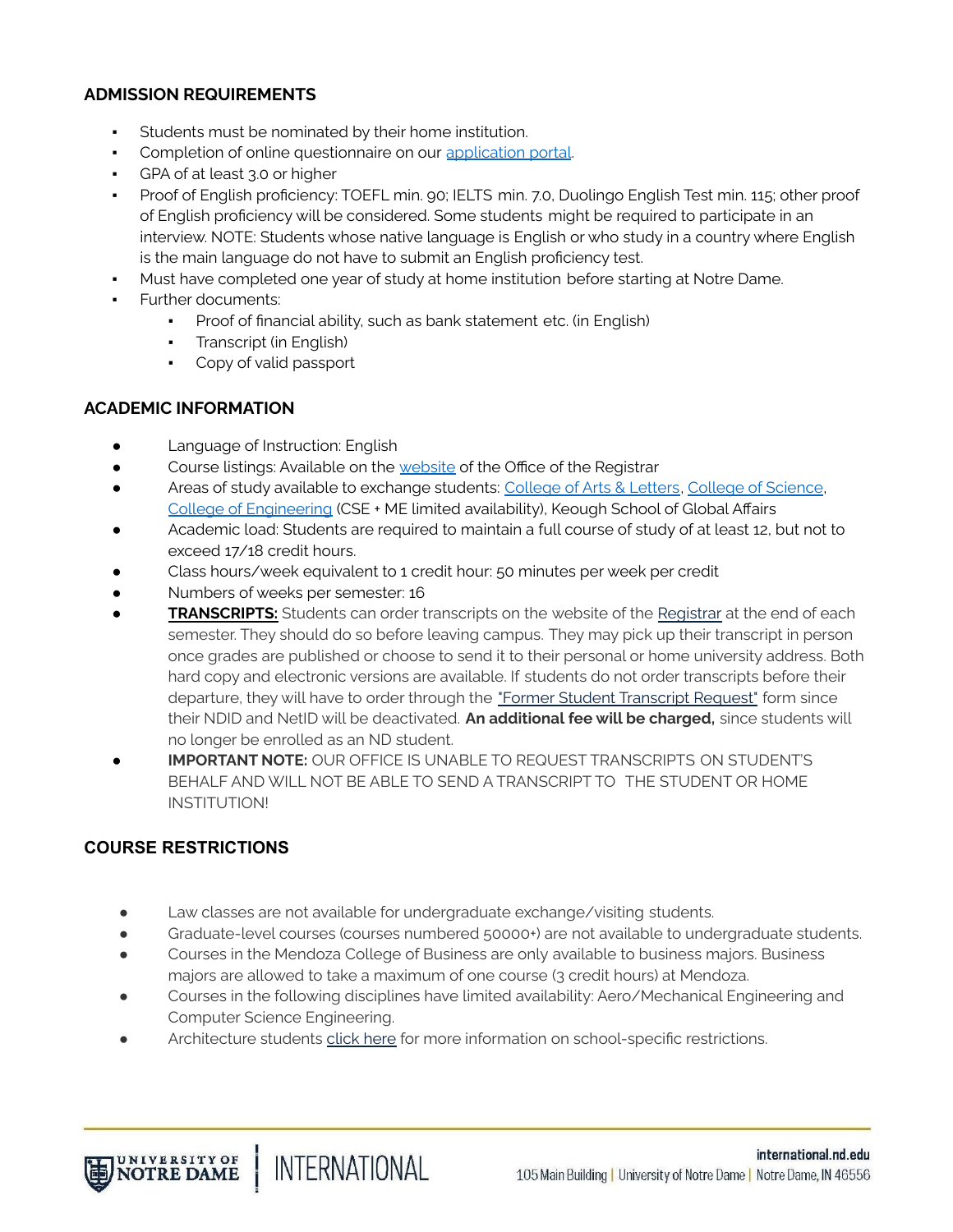#### **GRADING SYSTEM**

| <b>LETTER GRADE</b> | <b>POINT VALUE</b> | <b>DESCRIPTION</b>                     |
|---------------------|--------------------|----------------------------------------|
|                     |                    | Truly Exceptional                      |
| $A-$                | 3.667              | Outstanding                            |
| $B+$                | 3.333              | Very Good                              |
| В                   | 3.000              | Good                                   |
| B-                  | 2.667              | More than Acceptable                   |
| $C+$                | 2.333              | Acceptable: Meets all Basic Standards  |
|                     | 2,000              | Acceptable: Meets most Basic Standards |
| $C-$                | 1.667              | Acceptable: Meets some Basic Standards |
|                     | 1.000              | Minimally Passing                      |
| F                   | $\Omega$           | Failure                                |

#### **SEMESTER PROGRAM COST (as of Fall 2021)**

| Notre Dame room and board for semester: *                              | \$8,152.00**<br>\$1,021.00                      |  |                  |
|------------------------------------------------------------------------|-------------------------------------------------|--|------------------|
| Health insurance Fall:*                                                |                                                 |  |                  |
| Health insurance Spring:*<br>Health insurance full academic year.*     | \$1,659.00<br>\$2,680.00<br>\$125.00<br>\$75.00 |  |                  |
|                                                                        |                                                 |  | Technology Fee:* |
| Health Center Access Fee:*<br>Student Activity Fee:*<br>Observer Fee:* |                                                 |  |                  |
|                                                                        |                                                 |  | \$47.50          |
|                                                                        | \$6.00                                          |  |                  |
| <b>Billable subtotal Fall:*</b>                                        | \$9,426.50<br>\$10,064.50<br>\$19,491.00        |  |                  |
| <b>Billable subtotal Spring:*</b>                                      |                                                 |  |                  |
| <b>Billable subtotal Academic Year:*</b>                               |                                                 |  |                  |
| * Billable item                                                        |                                                 |  |                  |
| ** On-campus housing                                                   |                                                 |  |                  |
| <u> Additional non-billable expenses:</u>                              |                                                 |  |                  |
| Round trip airfare:*                                                   | \$1,500.00                                      |  |                  |
| Books and supplies:*                                                   | \$1,100.00                                      |  |                  |
| Suggested amount for personal expenses:*                               | \$1,200.00                                      |  |                  |

Students are responsible for their round trip airfare, passport/visa-related fees, books, and personal expenses.

#### **HOUSING [INFORMATION](https://international.nd.edu/students-scholars/global-engagement-programs/semester-academic-year-programs/living-at-nd/housing-meals/)**

\*approximate

Due to a shortage of on-campus accommodation at ND, exchange and visiting international students are not guaranteed on-campus housing. Thus, some students will need to secure their own off-campus housing. Students who wish to live on campus will need to fill out a housing application and will be entered into a lottery. To search for off-campus housing, students are encouraged to use the off-campus housing website offcampus.nd.edu. Students living off-campus can sign up for an ND meal plan.